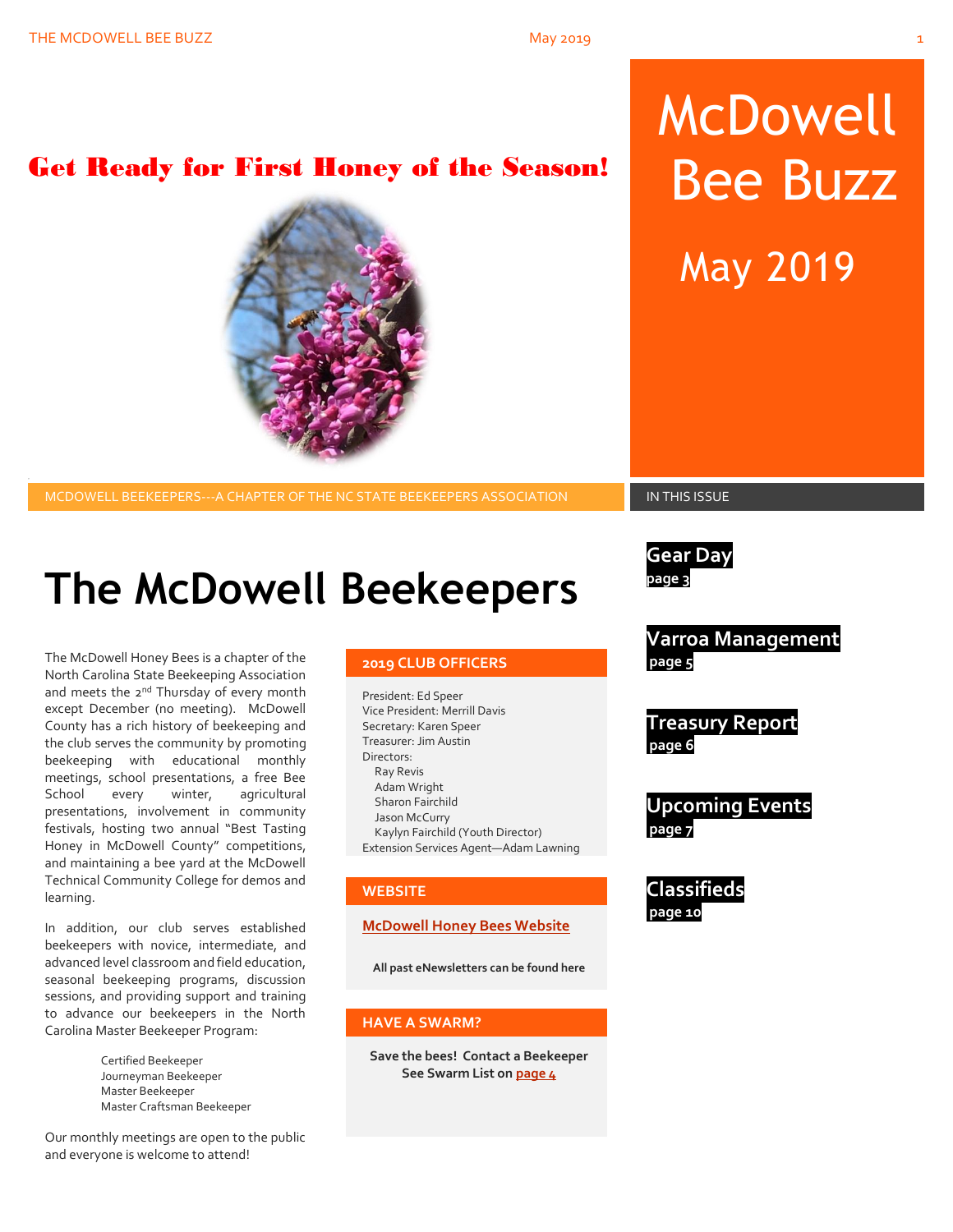# **Everyone Welcome!**

# **Join us at our next monthly meeting!**

**MAY 9, 2019 MONTHLY MEETING**

### **Thursday May 9 6:30 pm**

McDowell Honey House Next to Ag Barn End of Ag Services Dr Marion, NC 28752

Gear Day 2019 Bring your most or least favorite piece of gear to demo, sale, trade, give away, or donate



#### **NEW—THERMAL MITE TREATMENT PROGRAM**

*The McDowell Beekeepers are proud to announce our newest program—Thermal Mite Treatment. Schedule renting a Mighty Mite Killer to heat treat your hives. Contact Ed Speer*

#### **2019 MONTHLY MEETING PROGRAMS**

**Jan 10** Karin Stegall **Feb 14** Charlene Covert-Foster **Mar 14** Lynn Williams—Mighty Mite Killer **Apr 11** Doug Elliott—Master Story Teller **May 9** Gear Day—Honey House **Jun 13** Spring Honey Tasting Contest **Jul 11** Open **Aug 8** Open **Sep 12** Summer Honey Tasting Contest **Oct 10** Open **Nov 14** Potluck & Elections **Dec** No meeting

# **Have your bees swarmed?**



Honeybee queen laying eggs Honeybee queen laying eyys<br>Sweet Betsy Farm Observation Hive 2015

# **May 9, 2019 Meeting Agenda**

6:30 pm Call to order Old Business New Business 7:00 pm Open gear demo hour 8:00 pm Break/Refreshments 8:25 pm Door Prizes/Announcements 8:30 pm Adjourn

Contact Ed Speer to Add AGENDA items [Ed@SweetBetsyFarm.com](mailto:Ed@SweetBetsyFarm.com) (828) 724-444

#### **Visit us on Facebook**

#### **211 Area Beekeepers Online!**

The McDowell Honey Bees has a Facebook page! It's a great place to post your latest activities, keep intouch with fellow beekeepers, learn what's happening right now and communicate with your new friends. **[The McDowell Honey Bees](https://www.facebook.com/groups/MHBee/)**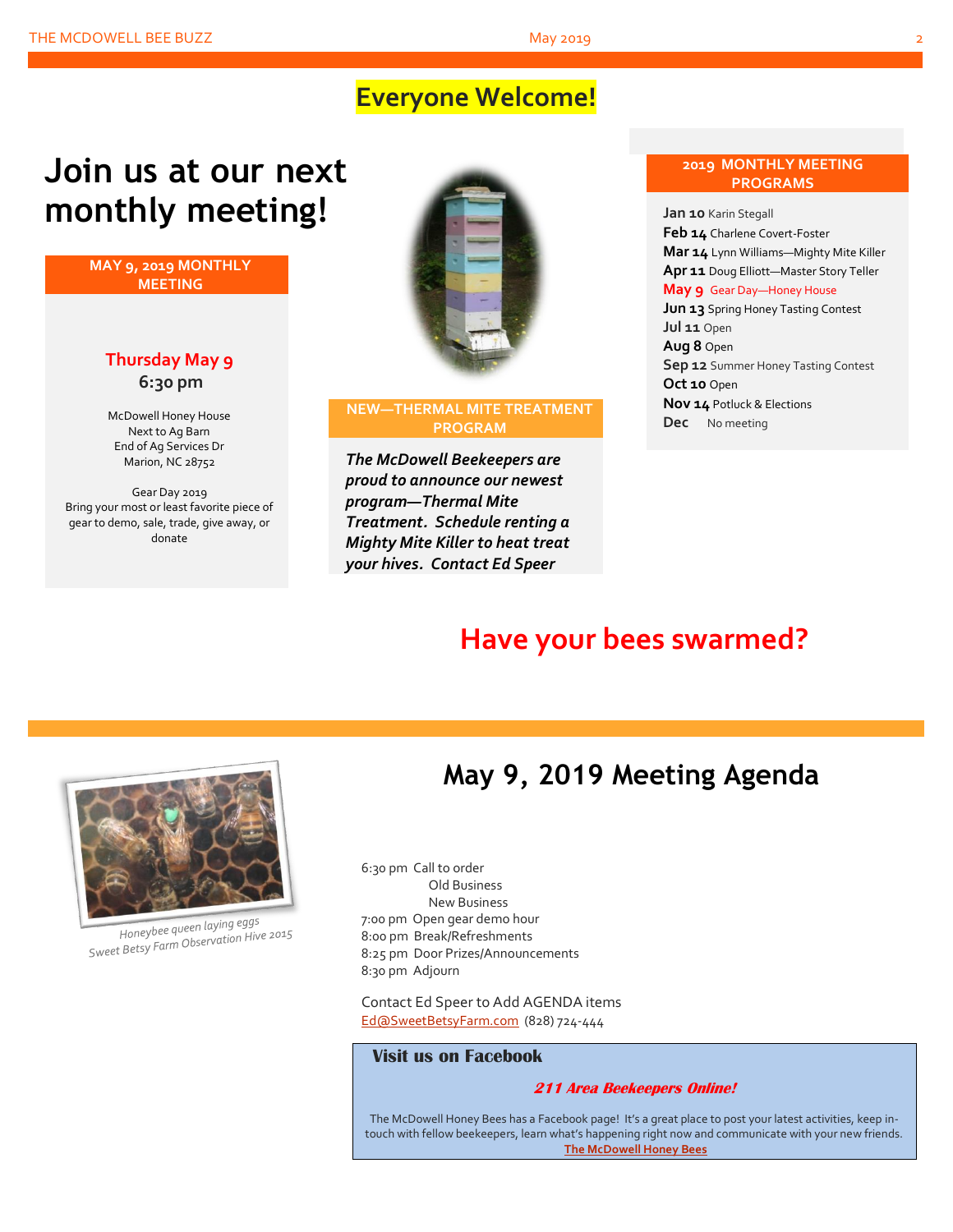

# Gear Day

May 9 6:30 pm



Happy Beekeeper

## **We learn from each other**

Bring your favorite, or least favorite, pieces of beekeeping gear to demo, sale, trade, give away, or donate.

We will meet outside at the club's Honey House (near the McDowell County Agricultural Barn)—bring lawn chairs. In case of bad weather, we will gather inside the Ag Barn.

Here's your chance to share with others what gear does, or does not, work for you. Also, it's your chance to showcase your latest beekeeping inventions, disasters, or your handicrafts.

## Contact [Ed Speer](mailto:Ed@SweetBetsyFarm.com) for more information

Everyone Welcome: McDowell Beekeeper Club Members Beekeepers (beginner to advanced) Family Members Guests

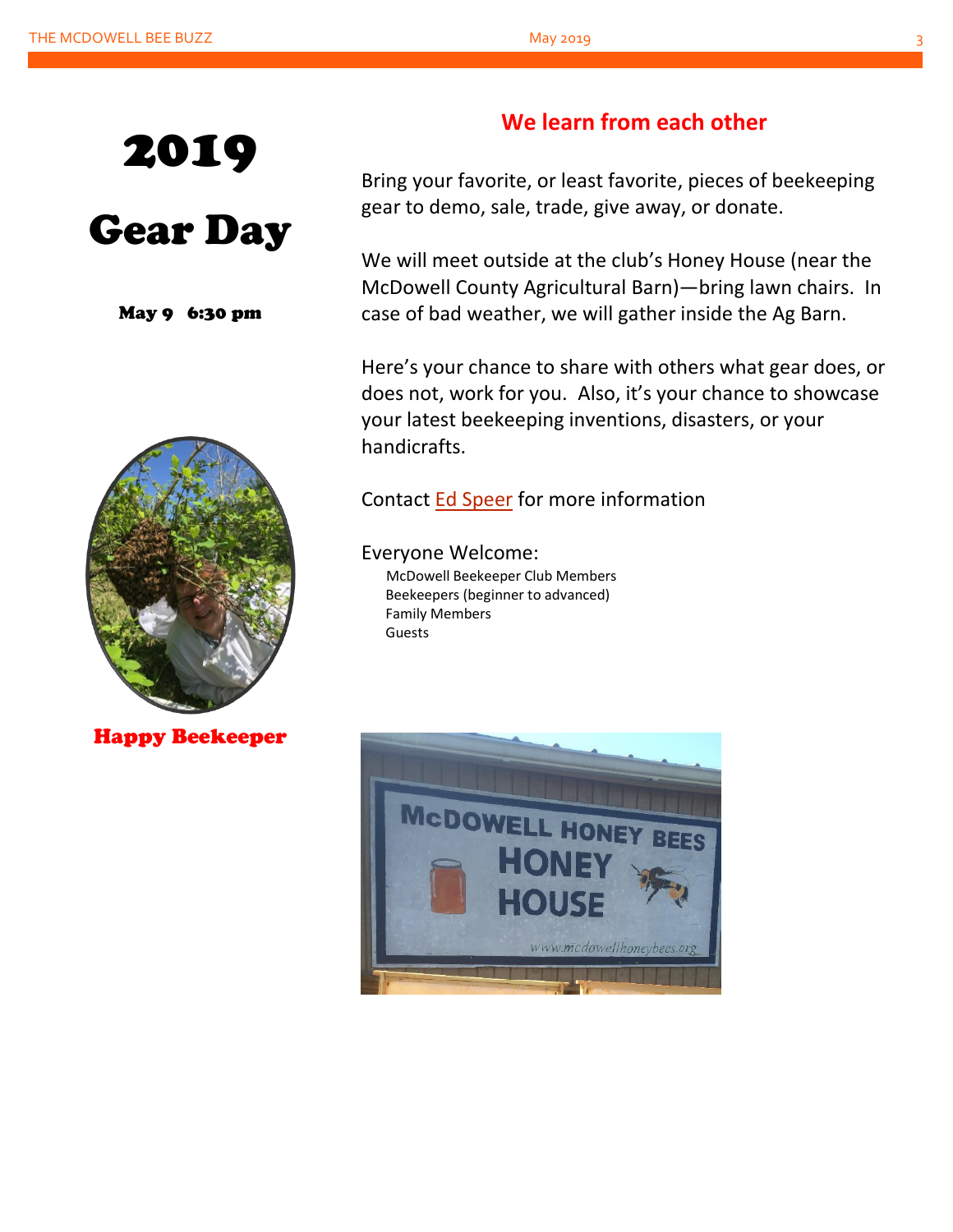# *2019 McDowell Beekeeper Association Officers*

# *Club Officers*

**elected at the 2018 November monthly meeting**

**Ed Speer – President Merrill Davis – Vice President Karen Speer – Secretary Jim Austin – Treasurer Ray Revis – Director Adam Wright – Director Sharon Fairchild – Director Jason McCurry - Director**

### *Our Regional Bee Inspector*

*Lewis Cauble, Apiary Inspector NC Dept Agriculture & Consumer Services (828) 230-4544[; Lewis.Cauble@ncagr.gov](file:///L:/Beekeeping/Beekeeping%202019/McDowell%20Honeybees%202019/MHB%20Newsletters%202019/Apr%202019/Lewis.Cauble@ncagr.gov)*

#### **SWARM LIST**

**Have you seen a swarm of honeybees? Don't panic—they aren't aggressive. Call the McDowell Extension office (828-652- 8104) or call a beekeeper in your area; they may be able to help!**

#### **Marion**

Adam Wright 828-442-7817 Harold Arrowood 828-659-2921

#### **Glenwood**

Ed Speer 828-724-4444 Wayne Holland 828-659-4161

**Pleasant Gardens** Bill Hendley 828-460-0292

**Greenlee** Doug Mikell 828-896-5755

#### **Nebo**

Ricky Styles 828-652-0184 or 803-3387

#### **Old Fort**

Lonnie Bewermitz 828-280-3784 James McGinnis 828-668-4232 Darren Orr 828-581-4494 Don Miller 828-668-0154

**Little Switzerland** Mitch Hughes 828-756-7294

**McDowell County** Cameron Johnson 828-652-1263

#### **MCDOWELL COUNTY NCSBA MASTER BEEKEEPERS**

**Ray Revis Wayne Holland Karen Speer**

#### **MCDOWELL HONEYBEE MENTORS**

**Charles Myers---Nebo cjmyers1952@gmail.com Wayne Holland---Glenwood 828-659-4161 Ed Speer---Glenwood 828-724-4444 Karen Speer---Glenwood 828-925-4444 Don Miller---Old Fort 828-668-0154 Merrill Davis---Old Fort 828-668-3153 James Lunsford---Old Fort 828-668-9112 Charles Revis---Marion 828-925-1430 Ray Revis---Marion 828-460-3247 Lonnie/Barb Bewernitz--Old Fort 828-280-3784**

Are you a beginning beekeeper who needs help? Contact a mentor near you. or contact Mentoring Chairman Jason McCurry: [jmccu8777@aol.com](mailto:jmccu8777@aol.com)828-342-4003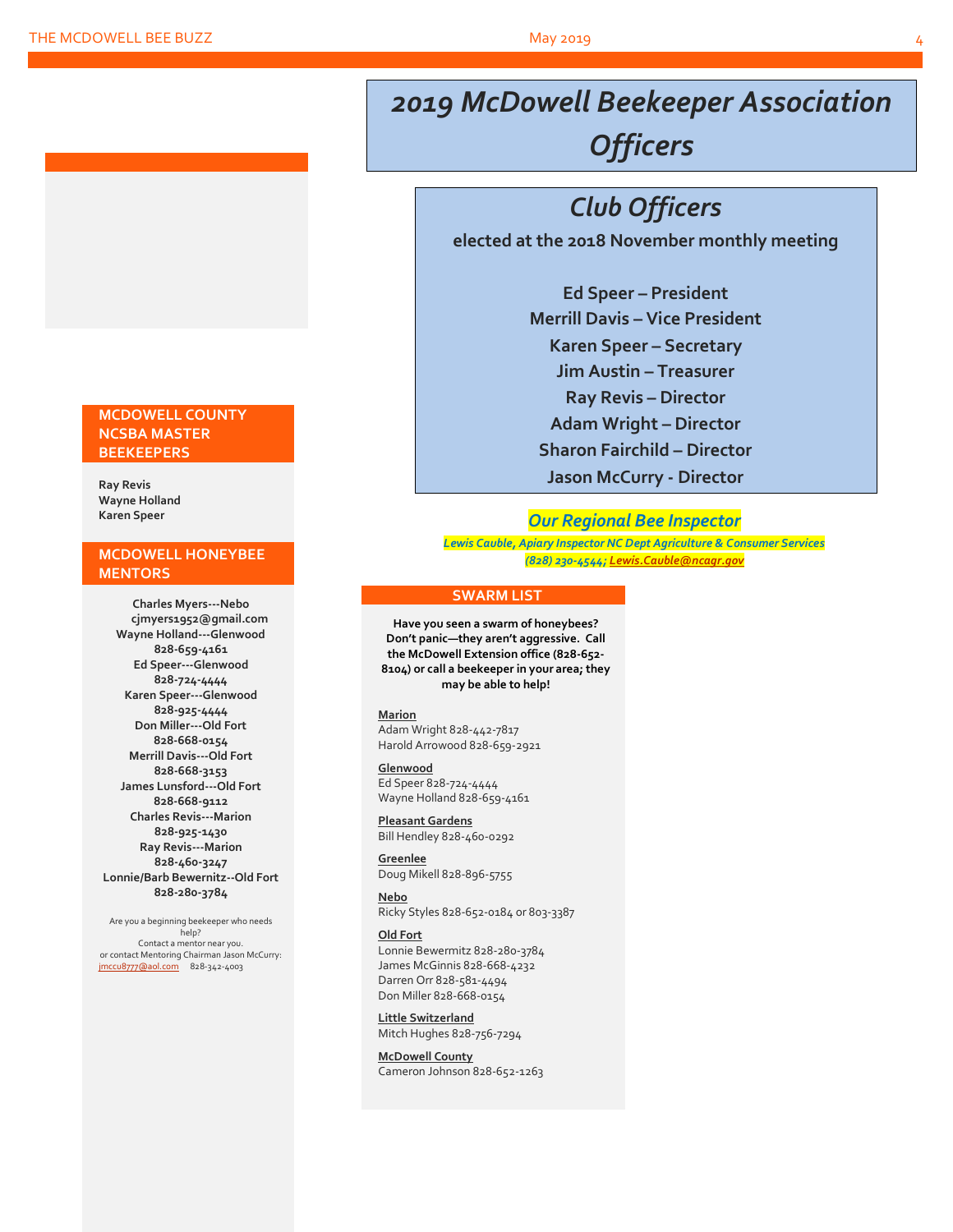#### THE MCDOWELL BEE BUZZ May 2019

# Varroa Management

#### *Mites, Mites, Mites Everywhere! Oh my! What's a beekeeper to do?*

Beekeepers' biggest challenge today is the Varroa mite (*Varroa destructor*), which first arrived in the US in 1987 and has been causing widespread chaos ever since. Over the last 30 years, innumerable research studies and beekeeping practices have generated a vast array of management options for the beekeeper. The purpose of this page is to provide a simple, yet complete, summary of these options.

Beekeepers tend to fall into one or two management styles and follow either use of chemical miticide treatments or chemical-free beekeeping. Whichever path you follow, a combination of management practices is often useful. If interested in any of the options listed here, educate yourself further with additional Internet and published reference research. But bee-forewarned: evidence-based advice is often difficult to distinguish from anecdotal-based advice; however, the wise beekeeper should only follow established evidence-based opinions.



**Adult Varroa mite on adult honeybee**

#### **Recommended References**

*Tools for Varroa Management—A guide to effective varroa sampling & control*; Honey Bee Health Coalition, 2015 (revised 2015)—a must read resource! *[www.honeybeehealthcoalition.org](http://www.honeybeehealthcoalition.org/)*

*I.M.N. System of Queen Rearing*; Mel Disselkoen, 1988 (revised 2008) asplitter.com/docs/IMN-Original-Research-

Solomon Parker *[www.ParkerBees.com](http://www.parkerbees.com/)* Randy Oliver *[www.ScientificBeekeeping.com](http://www.scientificbeekeeping.com/)*  Michael Bush *[www.bushfarms.com/bees.htm](http://www.bushfarms.com/bees.htm)* Kirk Webster *[www.kirkwebster.com](http://www.kirkwebster.com/)* The Bee Gym *[www.vita-europe.com](http://www.vita-europe.com/)* Facebook: Treatment-Free Beekeepers Public Group Internet Search: Treatment free beekeeping YouTube: OTS Queen Rearing Dr. Samuel Ramsey videos on Varroa mites

*Splits and Varroa*; William Hesbach, 2016 *Natural Beekeeping*; Ross Conrad *Top-Bar Beekeeping: Organic Practices for Honeybee Health*; Les Crowder *The Practical Beekeeper: Beekeeping Naturally*; Michael Bush *OTS Queen Rearing: A Survival Guide for Beekeepers Worldwide* (2016 Expanded Edition; Mel Disselkoen)

## *Kill the Little Suckers*

- *1. Chemical Miticides (carefully follow package directions; avoid mite resistance by alternating the use of 4 or more of these chemicals---never use the same chemical on the same hive twice in a row) A. Synthetic Miticides*
	-
	- *Very effective; mite resistance &/or comb residue concerns; avoid or use with extreme caution. a) Apistan (tau-fluvalinate)*
		- *b) Apivar &Takic (amitraz) not approved for use in the US*
		- *c) Checkmite+ (coumaphos)*
		- *d) Hivastan (fenpyroximate)*
		- *e) Many others*
	- *B. Natural Miticides*

*Low to high effectiveness; antibiotic &/or comb residue concerns; mite resistance unknown. a) Essential Oils*

- *i. Apiguard (thymol)*
- *ii. Api Life Var (thymol + eucalyptol, menthol, & camphor)*
- *iii. Many low-dose essential oil formulations are currently being tested*
- *b) Organic Acids*
	- *i. MiteAway II (formic acid)*
	- *ii. Oxalic Acid (oxalic acid dihydrate)*
	- *iii. HopGuard II (hops beta acids)*
- *c) Sucrocide (sucrose octanoate)*
- *2. Other Mite-Killing Options Effectiveness unknown to very low.*
	- *A. Hive dusting with powdered sugar*
	- *B. Hive fogging with vaporized oils (mineral oil &/or essential oils; beekeeper health concerns)*
	- *C. Hive smoking (regular smoke or that from tobacco, grapefruit or aromatic leaves)*
	- *D. Use of screened hive bottoms w/ sticky boards*
	- *E. Heat treatment (whole-hive or whole-super heater; 104-110<sup>O</sup>F for 2-4 hrs.) (highly effective)*
	- *F. Removal & freezing special-use frames of drone brood (highly effective)*
	- *G. High-heat special-use frames of drone brood (in-hive drone frame heater)*
	- *H. Ultra-high frequency sound (yes, this is a thing; effectiveness unknown)*

## *Make Them Unwelcome Effectiveness unknown to low.*

- *1. Use small cell comb (small-cell foundation or foundation-less natural comb; 4.6-5.0 mm vs. 5.4 mm)*
- *2. Lower pH of sugar syrup &/or pollen substitutes with vinegar when feeding bees (match pH of Honey)*
- *3. Locate hives in sunny sites with good air circulation (heat from summer sun probably harms mites)*
- *4. Reduce adult bee drifting (space hives far apart, add distinguishing colors/markings)*

## *Other Effective Management Options In no order.*

- *1. Interruptions of honeybee & mite brood cycles*
	- *(splits, swarms, cage queen 1-2 weeks, re-queening, winter cluster).*
- *2. Use of proven mite-resistant/tolerant honeybee stock (Russians, VSH, Minnesota Hygienic, etc.).*
- *3. Repopulating lost or weak colonies with un-treated survivor stock from same apiary.*
- *4. Acquiring only chemical-treatment-free honeybee stock.*
- *5. Providing proper nutrition for overall better honeybee health & strength (healthier bee forage).*
- *6. Removal of high-mite-load drone brood.*
- *7. Natural beekeeping (Including avoidance &/or reduction of beekeeper-applied chemical miticides).*
- *8. Fungal miticides (in commercial development)*

## *Monitor Mites for Better Decision Making*

*Strict record keeping and repeated mite counts (via sugar shake, alcohol/detergent wash, ether spray, or sticky board) can help a beekeeper decide which management option, if any, may be needed. The USDA's Bee Research Center in Tucson Arizona rates hives as varroa-tolerant if they have less than 7 mites per 100 bees (7%). But over time, most researchers have steadily reduced threshold counts, especially for low-mite-tolerant honeybee races. Some researchers now consider 1 mite per 100 bees (1%) to be the critical threshold-- anything above that suggests some sort of management action is appropriate. Mites should be below acceptable thresholds by August 15 to allow production of healthy winter bees.*

# *The Good News*

*Varroa mites aren't the end of beekeeping! Many hobby, sideliner and even large commercial beekeepers are successfully keeping chemical/treatment-free honeybees throughout the US and around the world---check the references listed on this page. With a bit of diligent research, you too can learn how it's done. Heck, even feral bees are doing it---so you can too! Caution: The abrupt termination of chemical treatment programs in individual apiaries may result in heavy honeybee losses---re-populate from the colonies that survive or start over with local proven survivor stock. When acquiring new bees, if possible, select only local non-chemicallytreated survivor stock.*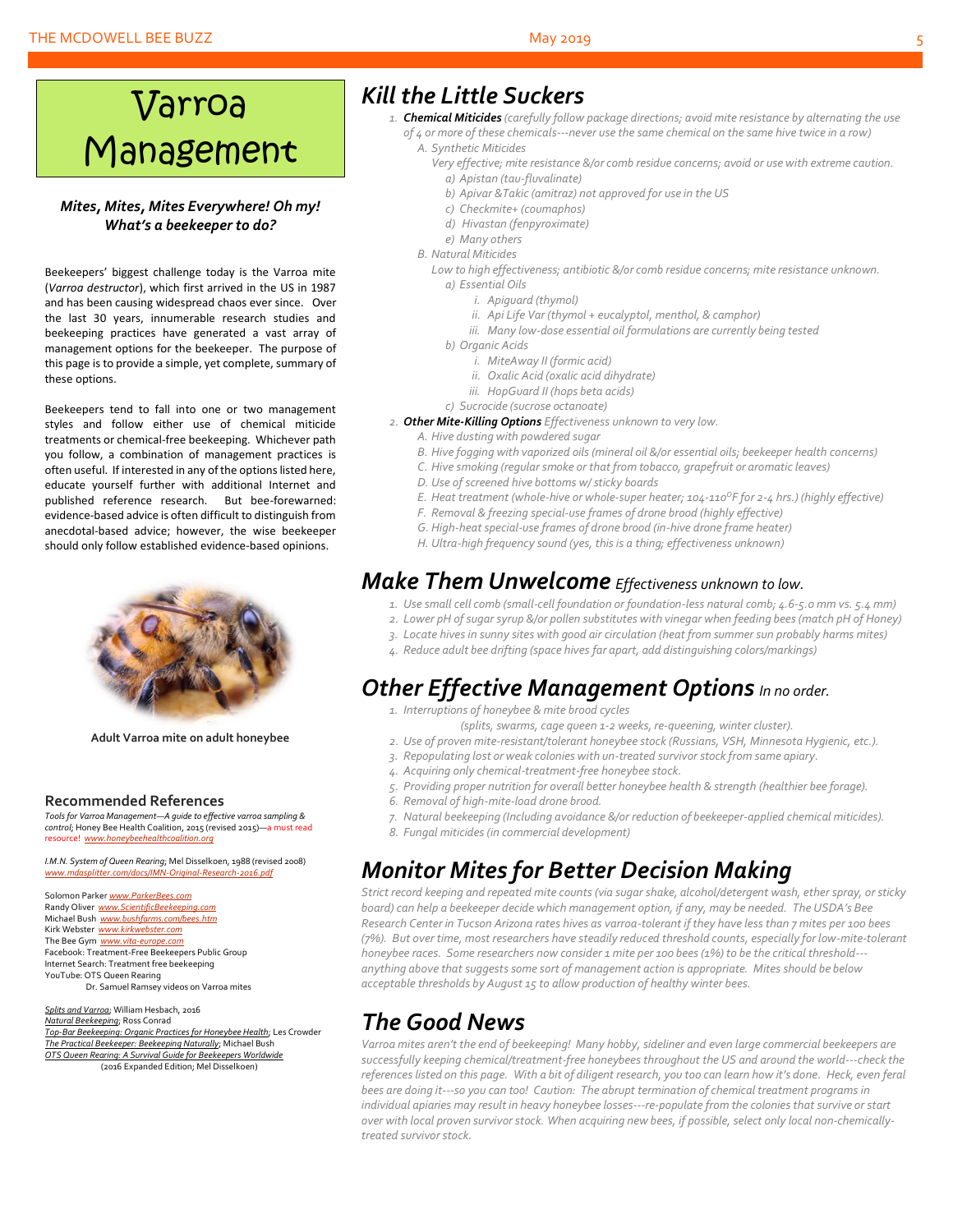# Club Committees

The McDowell Honey Bee club volunteers support local beekeepers as well as help educate the public about the importance of honeybees as critical pollinators and producers of products like honey and bees wax.

## *Committees/Chairs*

**Executive Committee** Ed Speer [ed@sweetbetsyfarm.com](mailto:ed@sweetbetsyfarm.com) 828-724-4444 **McDowell Honey House** Adam Wright [blueold96@yahoo.com](mailto:blueold96@yahoo.com) 828-442-7817 **Community Outreach** Karen Speer [Karen@SweetBetsyFarm.com](mailto:Karen@SweetBetsyFarm.com) 828-924-4444 **Hospitality** Lynn Bradley *sbradley* @msn.com 828-305-0323 **Golden Achievement Program (GAP) Mentoring Program** Jason McCurry [jmccu8777@aol.com](mailto:jmccu8777@aol.com) 828-342-4003 **Webmaster**---Karen Speer **Newsletter---**Ed Speer **Bee School 2019**---Karen Speer **Journeyman Study Group**—Bill Hendley **Beekeeper Education**—Ed Speer **Thermal Mite Treatment**—Ed Speer **Nominating Committee--TBD**

## Treasury Report for Apr 30, 2019

#### **Treasurer---Jim Austin**

| 2019         | Mar 31     | <b>Apr</b> 30 |
|--------------|------------|---------------|
| Checking     | \$3,171.58 | \$3,052.26    |
| Cash on hand | 186.47     | 244.47        |
| Total        | \$3,358.05 | \$3,296.73    |

No Wellness Program payments in 2019 No debt or unpaid bills 36 Current paid memberships (includes families)

4 Lifetime members

#### **TREASURY REPORTS**

*The treasury reports will be included in each monthly newsletter but will not be presented in detail at the regular monthly meetings. The Executive Committee has oversight of the club's treasury and reviews the details at each bi-monthly EC meeting. If you have any questions or concerns about the club's treasury, you will be given an opportunity to speak at the regular monthly meetings or you may speak to an officer or director, who will then present your comments at the next EC meeting. Club members are welcome to address the directors at any Executive Committee meeting.*

#### **MCDOWELL HONEY HOUSE**

The Honey House is closed for the winter. It will reopen soon.

#### **THERMAL MITE TREATMENT**

Club members can rent one of the Mighty Mite Killer units recently purchased by the club. This is a non-chemical method of controlling Varroa mites. To schedule your 2-day rental period, contact Ed Speer [Ed@SweetBetsyFarm.com](mailto:Ed@SweetBetsyFarm.com) or 828-724-4444

#### **BEGINNER MENTORING**

*Need an experienced beekeeper's help? Contact our club's mentoring program Chairman Jason McCurry to be assigned a mentor.* [jmccu8777@aol.com](mailto:jmccu8777@aol.com) 828-342-4003

#### **BEE SCHOOL 2019**

Thanks to the many club volunteers who helped make another successful Bee School. We raised more than \$1,300 for the club!



### Bee School

The club's annual Bee School offers beginner beekeepers classes and hands-on training leading to **Certifided Beekeeper** status by the NC State Beekeepers Association.



#### McDowell Honey House

The McDowell Honey House is a fully equipped self-service honey processing facility built and maintained by the McDowell Honey Bees. It is open to all club members—reservations required.



Community Outreach Mountain Glory Festival Presentations to schools & Community Agriculture Awareness Field Days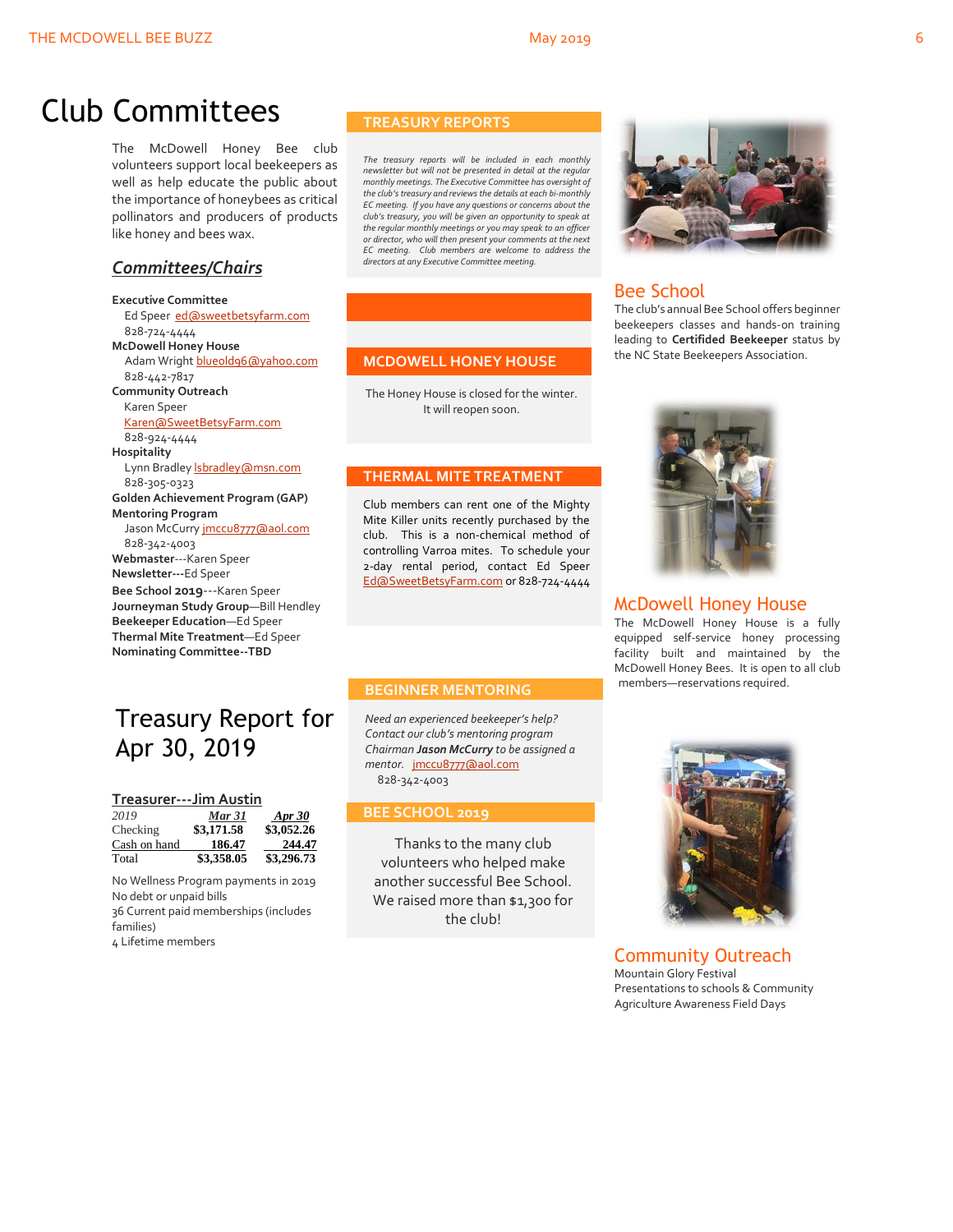# Upcoming Events



#### **NC STATE BEEKEEPERS ASSOCIATION SUMMER MEETING**

**August 8-10, 2019 Thursday, Friday & Saturday**

**Hickory, NC**

#### **MCDOWELL BEEKEEPERS EXECUTIVE COMMITTEE MEETING**

## *Thursday May 7, 2019 6:30 PM* McDowell Honeybee Chapter EC meetings

are held every other month  $\frac{2018 \text{ EC Meeting:}}{tan 8}$ *Jul 9*<br>Sep 10 *Mar* 12<br>*May* **7**  *May 7 Nov 12*

All officers and directors are expected to attend. Club members are also welcome---please contact the president ahead of time if you wish to address the board or place topics on the agenda.

#### **MCDOWELL BEEKEEPERS MONTHLY CLUB MEETING**

#### *THURSDAY MAY 9, 2019*

 *6:30 pm* McDowell Senior Center Marion, NC

> 2019 Monthly Club Meetings: *Jan 10* Jul 11 *Feb 14 Aug 8 Mar 14 Sep 12 Apr 11 Oct 10 May 9 Nov 14 Jun 13 Dec—no meeting*

Door prizes at beekeeper gatherings are a strong long-standing tradition. Donations for our monthly meetings are encouraged and welcomed. Please bring your donated items to the next meeting. Here's your chance to highlight your products or handicrafts, clean out your storage locker, or simply share your bounty with fellow beekeepers!

#### **ADVANCED BEEKEEPING CLASSES--JUNE**

#### **June 15, 22 & 29**

**Bill Hendley's advanced beekeeping classes are held the last 3 Saturdays in June. Required registration will began soon.**

#### **BEST TASTING HONEY COMPETITIONS**

**The McDowell Honeybees hosts two Best Tasting Honey in McDowell County competitions every year!**

## **Spring Honey** (June 13) **Summer Honey** (September 12)

Plan to enter your honey in 2019! The top 3 winning honeys are sent to Texas A&M University for pollen analyses, paid for by the club!

#### **4-H BEEKEEPING GROUP STARTING!**

McDowell County's own 4-H Beekeeping group is getting started! Sponsored by the McDowell Cooperative Extension and the McDowell Beekeepers Association. 8 kids signed up at the initial meeting October 25<sup>th</sup>. Call Chad (828-652-8104) or Sharon (828-652-9478 or 460-4044) for more information or to sign up.

#### **EASTERN APICULTURAL SOCIETY (EAS)**

**Annual Summer Conference 2019**

**July 15-19 Greenville SC (Greenville Convention Center)**

#### **[www.easternapiculture.org](http://www.easternapiculture.org/)**

### **MCDOWELL BEEKEEPERS MAY MEETING**

#### **May 9, 2019**

**Gear Day at the club's Honey House**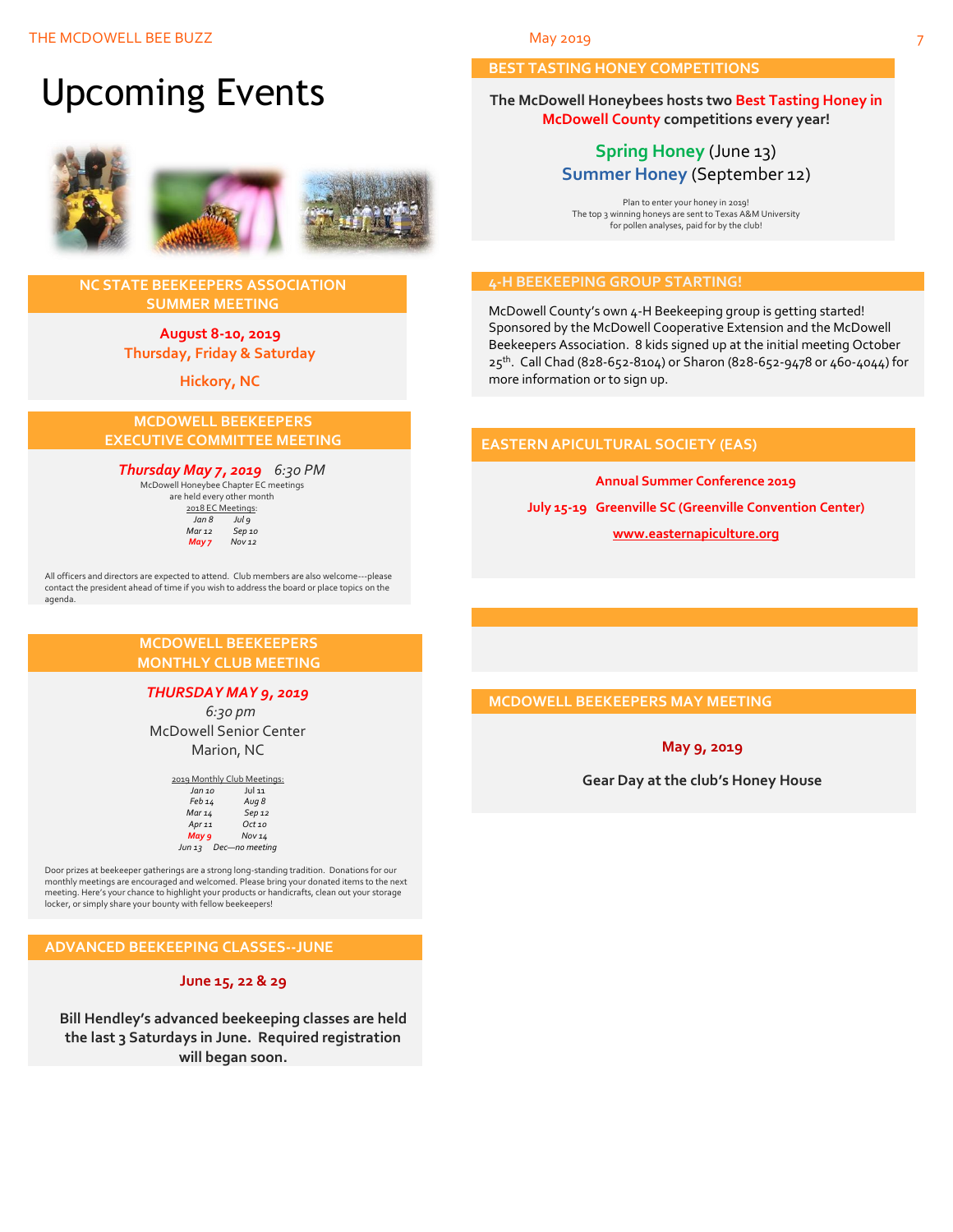# Beekeepers

A world of easily-accessible beekeeping information awaits you! Check out the following online, magazine, book, catalog, and workshop sources for the answers to all your beekeeping questions.

## Never stop learning!

#### **MONTHLY BEEKEEPING MAGAZINES**

[American Bee Journal](http://www.americanbeejournal.com/)

[Bee Culture](http://www.beeculture.com/)

### **GENERAL BEEKEEPING INFO**

Randy Oliver's [Scientific Beekeeping](http://scientificbeekeeping.com/)

[Free Beginner's DVD](http://www.worldofbeekeeping.com/free-kit/)

[YouTube Beekeeping Videos](https://www.youtube.com/results?search_query=beekeeping) Choose from 100's[---Search any topic](https://www.youtube.com/results?search_query=beekeeping)

[Michael Bush's Practical Beekeeper](http://www.bushfarms.com/bees.htm)

[The Different Types of Honey Bees](https://www.cals.ncsu.edu/entomology/apiculture/pdfs/1.12%20copy.pdf)

[Removing Feral Bees](http://www.ces.ncsu.edu/depts/ent/notes/Urban/bees-faq.htm)

[Free Classic Historical eBooks](http://www.apiculture-populaire.com/) including Langstroth 1853!!

#### **HONEY BEES WORK HARD**

How much honey does a single worker bee produce during her lifetime? *1/12 teaspoon!*

How many honeybees does it take to make 1 lb. of honey? **800 honeybees working for 2 weeks! Or 11,000 honeybees working for 1 day!**

How long would a single worker bee have to live forging every day to produce 1 lb. of honey?

**29.5 years!**

How far do honey bees fly to produce 1 lb. of honey? *55,000 miles! That s 2.2 times the distance around the earth!*

How many flower visits does it take to produce 1 lb. of honey? *2 million!*

#### **NORTH CAROLINA BEEKEEPING NEWS**

[NC State Beekeepers Association](http://www.ncbeekeepers.org/)

[North Carolina Department of](http://www.ncbeekeepers.org/resources/apiary-inspection-program)  [Agriculture and Consumer Services,](http://www.ncbeekeepers.org/resources/apiary-inspection-program)  [Apiary Inspection](http://www.ncbeekeepers.org/resources/apiary-inspection-program)

[North Carolina State University](http://entomology.ncsu.edu/apiculture)  [Apiculture Program](http://entomology.ncsu.edu/apiculture)

[North Carolina Honey Standard](http://www.ncbeekeepers.org/honey/nc-honey-standard)

[Africanized Honey Bees in NC](http://wncbees.org/wp-content/uploads/2014/08/AHBs-Some-questions-and-answers-NCSU-1.03.pdf)

### **PLANTING FOR BEES**

[Garden Plants for Honey Bees](http://www.wicwas.com/Garden_Plants_for_Honey_Bees) [Sensible Gardening](http://sensiblegardening.com/busy-busy-bees/) [Xerces Society](http://www.xerces.org/pollinator-conservation/gardens/) [Native NC Pollinator Friendly Plants](http://wncbees.org/wp-content/uploads/2014/07/Recommended-Polliinator-Friendly-Plant-List-for-Greater-Asheville-NC-with-Nurseries.pdf) [Honey Plants of NC](http://wncbees.org/wp-content/uploads/2014/08/Honey-Plants-of-North-Carolina-NCSU-1.04.pdf) [Flowering Season WNC Plants](http://wncbees.org/wp-content/uploads/2014/07/Typical-Flowering-Seasons-for-Western-North-Carolina-Honey-and-Pollen-Sources-Edd-Buchanan-John-Mundy-Chris-Mathis.pdf) [Painters Greenhouse](http://www.paintersgreenhouse.com/)

### **COMMERCIAL HONEYBEE SUPPLIERS**

[Beech Mountain Beekeeping](http://beechmountainbeesupply.com/store/cart.php) **[BetterBee](http://www.betterbee.com/)** [Dadant](https://www.dadant.com/) [Hwy 226 Bee Supply](http://hwy226beesupplies.com/) [Kelley Beekeeping](https://www.kelleybees.com/) [Mann Lake](http://www.mannlakeltd.com/) [Miller Bee Supply](http://millerbeesupply.com/catalog/) [Orr Bee Supply](http://www.orrbeesupply.com/) Reel's Bee Supply (828) 738-3939 [Revis Russian Apiaries](http://revisrussians.com/) [Honey & The Hive](https://www.honeyandthehivenc.com/)

#### **WORKSHOPS/CLASSES**

[Spikenard Farm Honeybee Sanctuary Workshops](http://spikenardfarm.org/)

[NC Cooperative Extension Online Courses for Beginner &](https://entomology.ces.ncsu.edu/apiculture/bees/) Advanced Beekeepers

[Honey & The Hive](https://www.honeyandthehivenc.com/)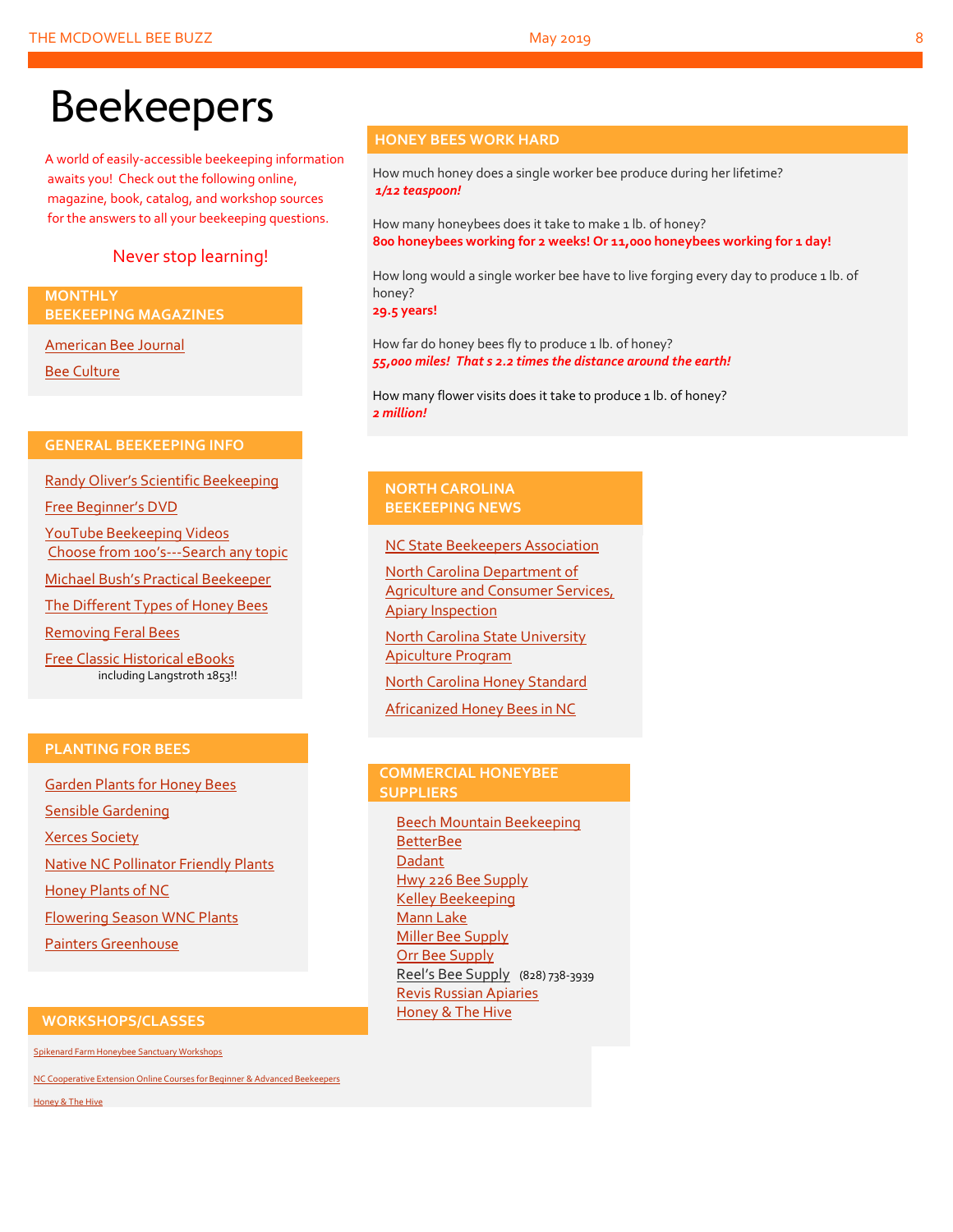# Friends of Honeybees

The world of beekeeping can be both fascinating and confusing. Your local beekeeping club is here to help.

#### <span id="page-8-0"></span>**SWARM OF BEES? WHO YOU GONN'A CALL?**

Have you seen a swarm of honeybees? Don't panic—they aren't aggressive. Just call a beekeeper in your area; they may be able to help.

#### *Marion*

 Adam Wright 828-442-7817 Harold Arrowood 828-659-2921 *Glenwood* Ed Speer 828-724-4444 Wayne Holland 828-659-4161 *Pleasant Gardens* Bill Hendley 828-460-0292 **Greenlee**  Doug Mikell 828-896-5755 Bruce Clifton 828-925-0646 *Nebo* Ricky Styles 828-652-0184 or 803-3887 *Old Fort* Lonnie Bewernitz 828-280-3784 James McGinnis 828-668-4232 Darren Orr 828-581-4494 Don Miller 828-668-0154 Little Switzerland Mitch Hughes 828-756-7294 McDowell County Cameron Johnson 828-652-1263

#### **DOES HONEY GO BAD?**

Normally---no. Some honeys stay fresh for thousands of years. Most honey will eventually crystallize, but crystallization is not spoilage---just a change in physical state. Honey is naturally anti-microbial and kills most bacteria, fungus, and viruses. Honey is antiseptic and is often used to heal infected wounds.

However, the water naturally contained in honey may separate out during crystallization. Mold and/or alcohol can then develop in the expelled water and cause spoilage. Fermented honey will smell and taste like alcohol.

Yeast in the air is the culprit--to prevent crystallization and possible spoilage, store honey in full, air-tight containers at room temperature.

#### **WHAT SHOULD I DO WITH CRYSTALLIZED HONEY?**

1) Eat it like spreadable paste. It has probably not spoiled. Many cultures around the world prefer crystallized rather than liquid honey--- Yes, they wait for honey to crystallize before eating it! Creaming crystallized honey by periodically stirring makes a smooth, delicious spread. Use like butter on toast, biscuits or muffins.

2) Return it to liquid with low heat applied over a long time. Set bottle of crystallized honey on dashboard of car parked in the sun---works in a few hours (summer) to a few days (winter). OK, doesn't work in really cold weather, but you should avoid heating honey in a microwave or in a boiling-water bath on a stovetop because that much high heat kills beneficial bacteria and enzymes.

Storing honey in the refrigerator can hasten crystallization! Storing in dry, roomtemperature dark kitchen cabinet can slow the crystallization process.

# **Recipe of the Month**

### **HONEY SPICED CIDER**

Fro[m www.SweetBetsyFarm.](http://www.sweetbetsyfarm.com/)*com*

#### *Ingredients*

2 quarts of apple cider Peel from 1 large or 2 medium oranges 1 tablespoon ground cinnamon or 4 cinnamon sticks

1 tsp ground cloves or 1 tablespoon whole cloves

¼ cup raw honey

#### *Directions*

- 1. Peel oranges taking only the orange part of the peel---you do not want any of the white as it will make the cider bitter.
- 2. Mix all ingredients in a saucepan and heat.
- 3. Simmer 10-15 minutes, stirring occasionally.
- 4. Adjust sweetness by adding more honey if desired.
- 5. Serve hot.

Cold weather is coming---be ready with this tasty hot apple cider!

> Submit your favorite honey recipe for the next newsletter

> > *Ed@SweetBetsyFarm.com*

#### **BEE STING EMERGENCY?**

#### **CALL 911**

#### **GENERAL QUESTIONS?**

call Allergy Partners of WNC (828) 255-3749

Allergy Partners of WNC--Marion 136 Creekview Court Marion, NC 28752 (828) 652-6454 Dr. Leigh Anne Schwietz Mondays 9am-5:30pm Tuesdays 8am-11:30pm, 1pm-4:30 pm

#### *NORMAL VS. DANGEROUS REACTIONS TO INSECT STINGS* What's the difference? Check these

websites:

#### [WebMD](http://www.webmd.com/allergies/guide/insect-stings)

[American Academy Allergy Asthma](http://www.aaaai.org/conditions-and-treatments/library/allergy-library/stinging-insect-allergy.aspx) [MedicineNet.com](http://www.medicinenet.com/insect_sting_allergies/article.htm)

[MedicineNet.com](http://www.medicinenet.com/insect_sting_allergies/article.htm)

**[NC State University](http://wncbees.org/wp-content/uploads/2014/08/Allergy-to-Insect-Stings-NCSU-1.09.pdf)** 

[B. Marterre, MD](http://wncbees.org/wp-content/uploads/2014/08/Bee-Stings-Immunology-Allergy-and-Treatment-Marterre.pdf)

#### **MCDOWELL COUNTY HONEY TRAIL**

### **Looking for Local Honey or something fun to do in McDowell County?** *Visit an active bee farm Find local honey for sale*

[www.McDowellCountyHoneyTrail.org](http://www.mcdowellcountyhoneytrail.org/)

#### **BEE JOKE OF THE MONTH**

What kind of weapon does a bee use? *(Find answer on last page)*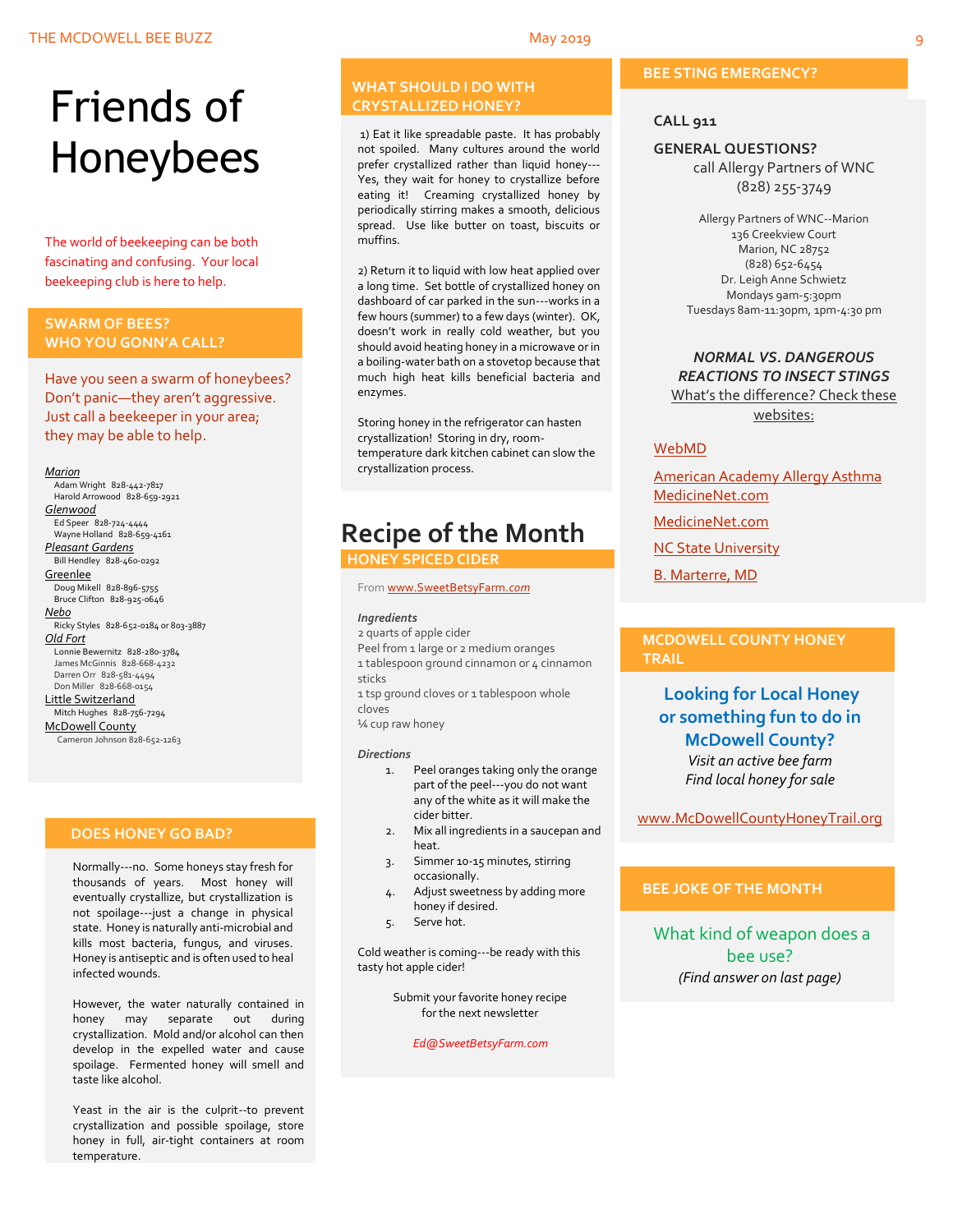# **McDowell Honey Bees**

# **FREE! Classified Ads**

Have something to sell, trade, or give away? Here's your chance to advertise FREE in our monthly newsletter! Choose one of the listed categories and submit your listing (40 words or less) to the editor: Ed Speer [Ed@SweetBetsyFarm.com](mailto:Ed@SweetBetsyFarm.com)

You must be a paid member of McDowell Honeybees (or a supporter of the club) to make a listing—but you can make as many listings as you like. Need other categories---just let the editor know. Your listing will continue every month until you inform the editor to remove it. Describe your item and give your phone number, address, and/or email so interested parties can contact you directly. Listings are subject to editor approval; editor not responsible for accuracy or validity of listings.

If your classified ad was successful, please consider making a donation to our monthly meeting refreshment fund.

#### **LOCAL HONEY FOR SALE**

*Honey House at Sweet Betsy Farm. (Fri & Sat 10-5, May-Dec, other times by appointment), 3947 Mudcut Rd Glenwood. Chemical-free Beekeeping. (828) 724- 4444. [Karen@SweetBetsyFarm.com](mailto:Karen@SweetBetsyFarm.com) www.SweetBetsyFarm.com*

*HoneyBird Farms. Sugar Hill. (828) 738- 859[3 jessem04@hotmail.com](mailto:jessem04@hotmail.com)*

*Mikell's Farm Honey—uses Organic Beekeeping Practices (828) 668-0103. Old Fort[. www.Mikellsfarmhoney.com](http://www.mikellsfarmhoney.com/) Facebook: [www.facebook.com/mikellsfarmhoney](http://www.facebook.com/mikellsfarmhoney)*

*Ray Revis. (828) 652-3524. Marion. [www.RevisRussians.com](http://www.revisrussians.com/)*

*Charles Revis. Old Fort. (828) 925-1430. [revisjs@gmail.com](mailto:revisjs@gmail.com)*

*Orr Bee Supply. 323 Morris Hollow Rd, Old Fort. (828) 581-4494. [OrrBeeSupply@live.com](mailto:OrrBeeSupply@live.com)*

*Bill Hendley. Pleasant Gardens.* (828) 460-0292[. bmhendley@gmail.com](mailto:bmhendley@gmail.com)

*Wayne Holland. Glenwood.* (828) 659- 4161[. Wayneholland57@yahoo.com](mailto:Wayneholland57@yahoo.com)

*Magic Creek Farm. Marion. (843) 421- 6852.* [Jimaustin66@gmail.com](mailto:Jimaustin66@gmail.com)

#### **OTHER HIVE PRODUCTS FOR SALE**

**Beeswax—***Honey House at Sweet Betsy Farm. (Fri & Sat 10-5, May-Dec, other times by appointment) 3947 Mudcut Rd Glenwood. (828) 724-4444. [Karen@SweetBetsyFarm.com](mailto:Karen@SweetBetsyFarm.com) www.SweetBetsyFarm.com*

#### **HONEYBEES FOR SALE**

**Russian Honeybees—***Nucs & queens. Revis Russian Apiaries. (828) 652-3524. PO Box 2520 Marion, NC 28752. [www.RevisRussians.com](http://www.revisrussians.com/)*

**Russian Honeybees—***Nucs & queens. Charles Revis. (828) 925-1430. [revisjs@gmail.com](mailto:revisjs@gmail.com)*

**Superior North Carolina-raised packaged bees and overwintered 5-frame nucs; also queens---***Orr Bee Supply. 323 Morris Hollow Rd, Old Fort. (828) 581- 4494. [OrrBeeSupply@live.com](mailto:OrrBeeSupply@live.com) www.orrbeesupply.com*

**Italian Honeybees---***Nucs. Hwy 226 Bee Supply. 13133 NC 226 South. Union Mills. (828) 652-1263. [www.Hwy226BeeSupplies.com](http://www.hwy226beesupplies.com/)*

#### **FARM PRODUCTS FOR SALE**

**Free-Range Eggs—***Honey House at Sweet Betsy Farm. (Fri & Sat 10-5, May-Dec, other times by appointment) 3947 Mudcut Rd Glenwood. (828) 724-4444. [Karen@SweetBetsyFarm.com](mailto:Karen@SweetBetsyFarm.com) www.SweetBetsyFarm.com*

#### **HANDMADE CRAFTS FOR SALE**

**Lip Balm, Soap, Earrings, Wax Ornaments—***Honey House at Sweet Betsy Farm. (Fri & Sat 10-5, May-Dec, other times by appointment) 3947 Mudcut Rd Glenwood. (828) 724-4444. [Karen@SweetBetsyFarm.com](mailto:Karen@SweetBetsyFarm.com) [www.SweetBetsyFarm.com](http://www.sweetbetsyfarm.com/)*

**Lip Balm, Soap, Salves, Butters, Balms, etc---All Natural and Organic Ingredients with Essential Oils- --***Mikell's Farm Honey. (828) 668-0103. Old Fort. [www.Mikellsfarmhoney.com](http://www.mikellsfarmhoney.com/) Facebook[: www.facebook.com/Bee-Naturally-by-](http://www.facebook.com/Bee-Naturally-by-Sharry-of-Mikells-Farm-1595338734026320/)[Sharry-of-Mikells-Farm-1595338734026320/](http://www.facebook.com/Bee-Naturally-by-Sharry-of-Mikells-Farm-1595338734026320/) Facebook: [www.facebook.com/mikellsfarmhoney](http://www.facebook.com/mikellsfarmhoney)*

**Lip Balm, Soap, Body Creams, Beard Balm---** *HoneyBird Farms. Sugar Hill. (828) 738-859[3 jessem04@hotmail.com](mailto:jessem04@hotmail.com)*

**Handcrafted Soaps, Body Scrubs, Bath Soaks & More!** *Forever Found Farm, Glenwood (828) 738-9989 [ForeverFundFarm@gmail.com](mailto:ForeverFundFarm@gmail.com) [www.etsy.com/shop/ForeverFoundFarm](http://www.etsy.com/shop/ForeverFoundFarm)*

#### **BEE-FRIENDLY PLANTS**

*Bee-Friendly Plants, Including Natives---Painters Greenhouse Nursery 734 Roy Moore Rd, Old Fort, NC [www.paintersgreenhouse.com](http://www.paintersgreenhouse.com/) (828) 668-7225 [Paintersgreenhouse1@gmail.com](mailto:Paintersgreenhouse1@gmail.com)*

#### **ITEMS FOR TRADE/BARTER**

**Bees for Trees---***Will trade six (6) potted Sourwood trees (3'-5') for an established Honeybee colony, preferably Russians or some other hygienic race. Lonnie & Barb Bewernitz, Hugging Tree Farm. Old Fort, NC (828) 668-9660 [LonnieB@LonniebCPA.com](mailto:LonnieB@LonniebCPA.com)*

#### **BEEKEEPING SUPPLIES FOR SALE**

**Custom-made Wooden Ware and Beekeeping Supplies. Also Extractors (hand crank or motorized)---***Orr Bee Supply. 323 Morris Hollow Rd, Old Fort. (828) 581-4494[. OrrBeeSupply@live.com](mailto:OrrBeeSupply@live.com) [www.orrbeesupply.com](file:///K:/McDowell%20Honeybees/2016/2016%20Newsletters/May%202016%20Newsletter/www.orrbeesupply.com)*

**Custom-made Wooden Ware---***Reel Bee Supply. Sugar Hill. (828) 738-3939.*

*Hive Frames, Small, Wood, new, no foundation, 10 total---Jim Austin, Magic Creek Farm, Marion (843) 421-6852.*

**Complete Beekeeping Supplies---***Hwy 226 Bee Supply. 13133 NC 226 South. Union Mills. (828) 652- 1263[. www.Hwy226BeeSupplies.com](http://www.hwy226beesupplies.com/)*

#### **USED BEEKEEPING ITEMS FOR SALE**

**Complete Hives/Hive Components**---*Used in our personal bee yard, cleaned, refurbished, ready to use. Orr Bee Supply. 323 Morris Hollow Rd, Old Fort. (828) 581-4494. [OrrBeeSupply@live.com](mailto:OrrBeeSupply@live.com) [www.orrbeesupply.com](file:///K:/McDowell%20Honeybees/2016/2016%20Newsletters/May%202016%20Newsletter/www.orrbeesupply.com)*

#### **HONEY STICKS FOR SALE**

**Flavored Honey Sticks**---\$*16.50/ 100 honey sticks. Chocolate, Sour Apple, Caramel, Ginger, Mango, Root Beer, Pink Lemonade, Sour Strawberry & Sour Cherry. Honey House at Sweet Betsy Farm (Fri & Sat 10-5, May-Dec, other times by appointment) 3947 Mudcut Rd Glenwood. (828) 724-4444. [Karen@SweetBetsyFarm.com](mailto:Karen@SweetBetsyFarm.com) www.SweetBetsyFarm.com*

**CDB Infused Local Honey Sticks---***Bill Hendley, Marion Farmers Market (828) 460-029[2 bmhendley@gmail.com](mailto:bmhendley@gmail.com)*

#### **BROWN MOUNTAIN LIGHTS BOOK**

*The Brown Mountain Lights--History, Science, and Human Nature explain an Appalachian Mystery* by Ed Speer 2017

Three years of research 250-page book signed by author \$35

[Ed@SweetBetsyFarm.com](mailto:Ed@SweetBetsyFarm.com) 828-724-4444